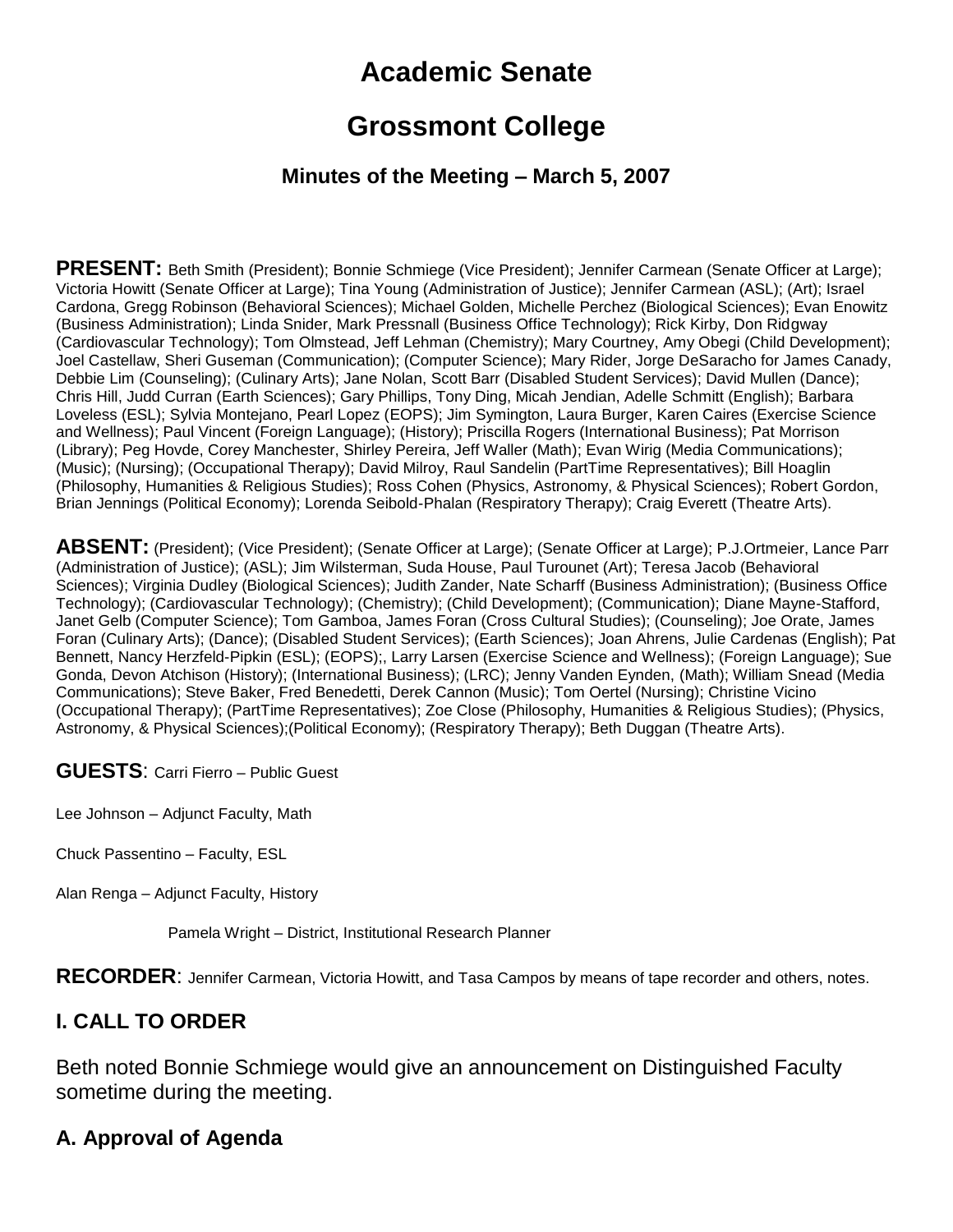A motion was made to approve the day's agenda.

M/S/U Olmstead/Kirby

## **Approval of Minutes from February 5, 2007**

A motion was made to approve the February 5, 2007 meeting minutes.

M/S/U Montejano/Wirig

## **II. PRESIDENT'S REPORT**

## **Introduction of Tina Pitt & Francis Steindorf**

Beth welcomed and introduced the newly hired Assistant Dean of EOPs, Francis Steindorf and Interim, Vice President Academic Affairs, Tina Pitt. They both thanked the Senate for having them and to feel free to meet with them if there were any questions.

## **Part Time Faculty Issues Committee – Attachment #1**

Beth reviewed attachment #1 copy of Council/Committee Request Form for the Part Time Faculty Issues Committee. She noted two additions were made to the composition in the fall. A student and an Instructional Dean were included. Each year changes can be made to the composition.

## **Spring 2007 Election**

Beth reviewed the election process and explained why the Part Time Faculty (contested) Section of the election was invalidated. She noted the part time faculty candidates were in attendance. Beth reviewed the information in the February 5, 2007 Academic Senate meeting minutes and members of the election. The election timeline for senate elections in 2000 was referenced. Discussion included appropriate campaigning, past practice, specification of the and availability of the election rules, timeliness, and other issues. All candidates were invited to comment on the events preceding nullification of the election.

Scott Barr made a three part motion 1) Wants people to be informed that Raul and David did not violate protocol and that they acted in good faith, 2) Conduct a new election, and 3) Develop an improved protocol for future elections.

A friendly amendment changed the first portion to read "all individuals acted in good faith".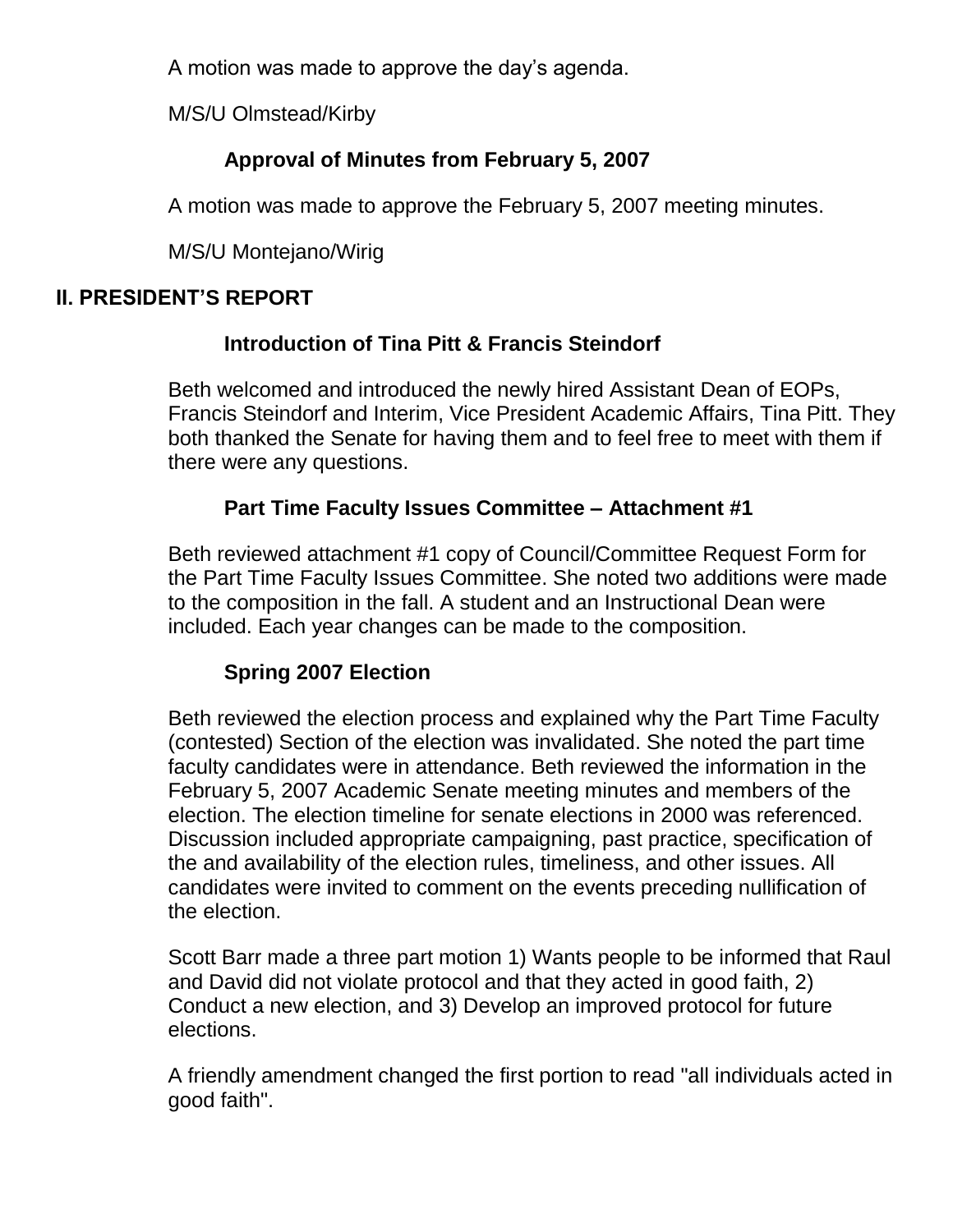Questions of protocol for motions were considered and usual senate rules for conducting business out of order.

The question was called. Gregg stated in order to stop the debate a 2/3s vote was needed.

M/S/U Burger/Morrison

The motion passed.

Beth put Scott's motion on the floor. There were four abstentions.

M/S/P Barr/Robinson

The motion passed.

Beth reviewed the Brown Act and how it stated Senators cannot carry on business outside of a Senate meeting. Emails were sent that were cloaked and blind copied to many outside of the Senate. She had received many responses and emails from people outside of the Senate regarding Senate business. Beth expressed the importance of following rules in order to maintain the integrity of the senate's work.

Chris stated as she moves in to the Senate with her officer their responsibility will be to uphold Senate business. She encouraged everyone to communicate professionally regardless of the form of the communication and invited faculty to call a colleague for clarification before forming an opinion.

#### **Governing Board Workshop and Collegial Consultation – March 27**

Beth stated the Chancellor had expressed this workshop is not technical assistance. The date is March 27, 2007 and a time is to be determined. It will be a great learning experience for all. The workshop is schedule to be held at Cuyamaca College Heritage Museum. Concern was expressed regarding the size of the location and if a message could be sent to the district regarding the possibility of a large venue so more can attend. Beth will keep the group posted.

#### **III. COMMITTEE REPORTS**

None.

#### **IV. ACTION ITEMS**

#### **ISLOs – Attachment #2 & #3**

The group reviewed the ISLOs attachments.